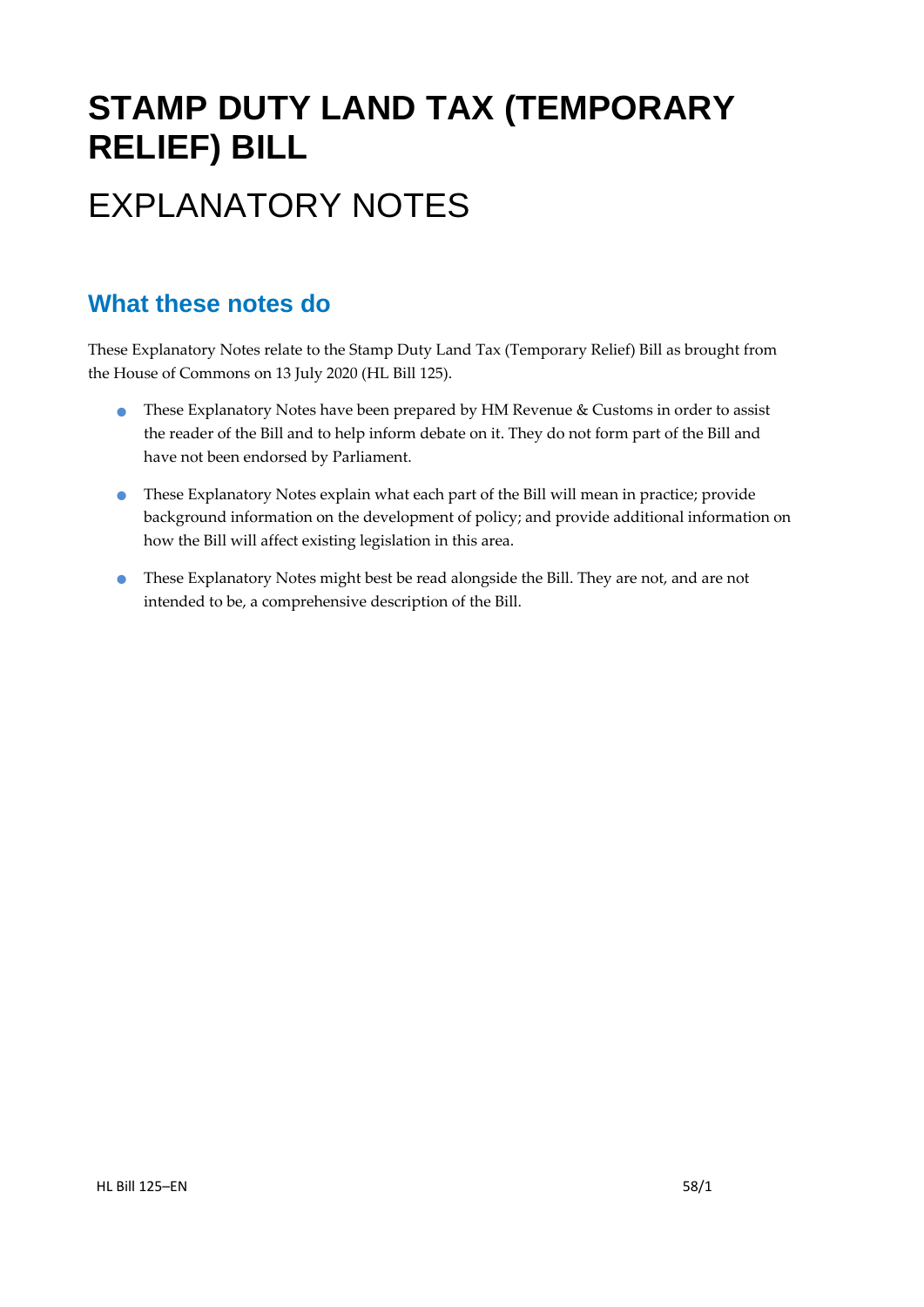### **Table of Contents**

| Subject                                                                                                                                                        | Page of these Notes      |
|----------------------------------------------------------------------------------------------------------------------------------------------------------------|--------------------------|
| Overview of the Bill                                                                                                                                           | $\overline{2}$           |
| Policy background                                                                                                                                              | $\overline{2}$           |
| Legal background                                                                                                                                               | $\overline{2}$           |
| <b>Territorial extent and application</b>                                                                                                                      | $\overline{2}$           |
| <b>Commentary on provisions of Bill</b>                                                                                                                        | $\boldsymbol{4}$         |
| Part 1: Stamp Duty Land Tax (Temporary Relief) Bill<br>Clause 1: Reduced rates of SDLT on residential property for a temporary period<br>Clause 2: Short title | $\overline{4}$<br>4<br>5 |
| Commencement                                                                                                                                                   | 5                        |
| <b>Financial implications of the Bill</b>                                                                                                                      | 5                        |
| Parliamentary approval for financial costs or for charges imposed                                                                                              | 5                        |
| Compatibility with the European Convention on Human Rights                                                                                                     | 5                        |
| <b>Related documents</b>                                                                                                                                       | 5                        |
| Annex A - Territorial extent and application in the United Kingdom                                                                                             | 6                        |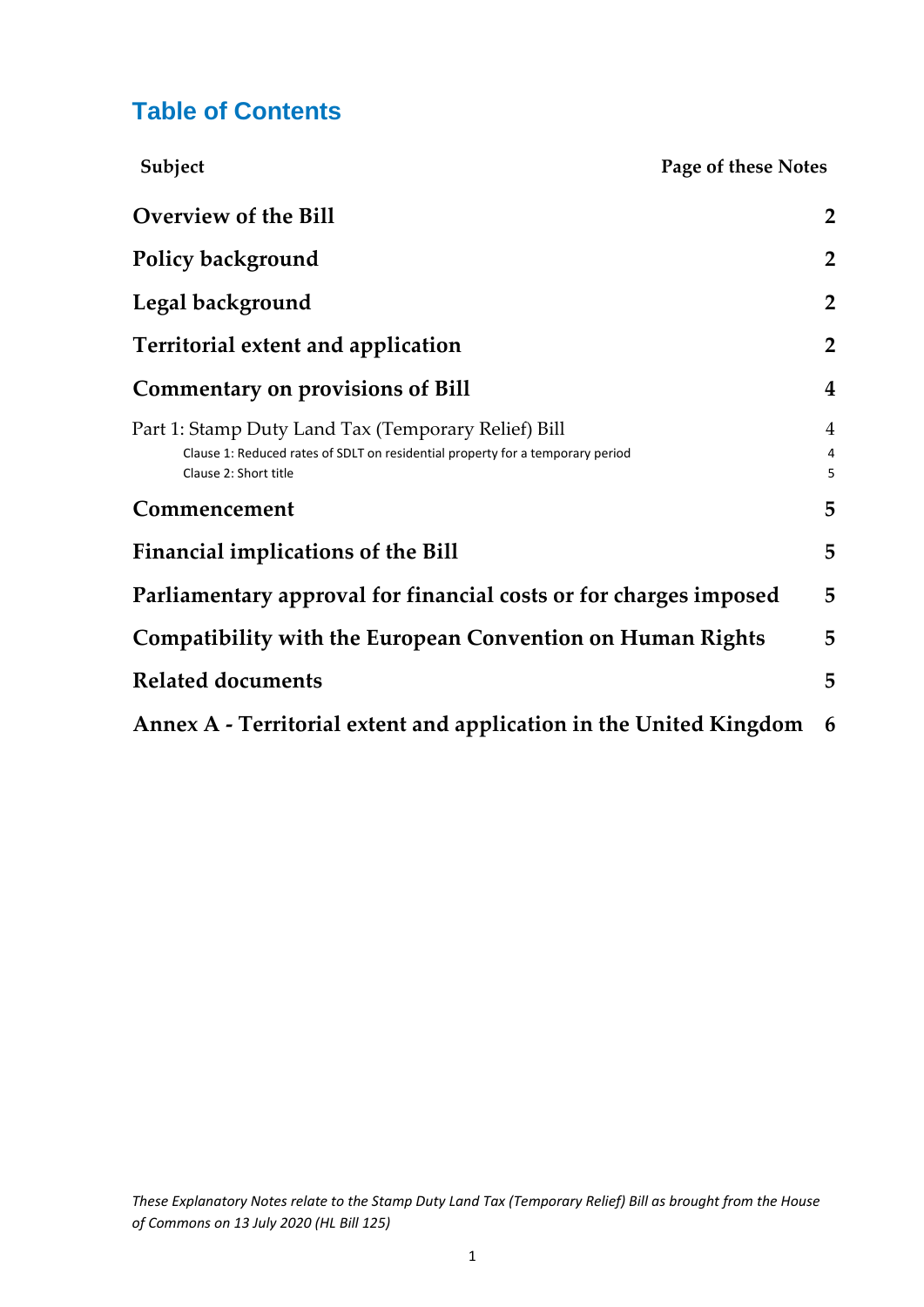## <span id="page-2-0"></span>**Overview of the Bill**

1 This measure temporarily increases the amount that a purchaser can pay for residential property before they pay Stamp Duty Land Tax (SDLT). It means that all individual purchasers of residential property who complete or substantially perform their purchase between 8 July 2020 and 31 March 2021 will pay less or no SDLT.

## <span id="page-2-1"></span>**Policy background**

- 2 As a result of the Covid-19 lockdown, the housing market was largely put on hold between 26 March and 13 May, and since then there has continued to be reduced activity in the UK housing market when compared with the period before lockdown.
- 3 This measure was announced by the Chancellor on 8 July 2020.
- 4 No consultation has been held as this is a temporary change which is wholly relieving.

## <span id="page-2-2"></span>**Legal background**

- 5 The legislation relating to Stamp Duty Land Tax is set out in Part 4 of the Finance Act 2003 and came into force on 1 December 2003.
- 6 Stamp Duty Land Tax (SDLT) is a transaction tax which applies to acquisitions of an interest (usually a freehold or a leasehold interest) in land in England and Northern Ireland. The purchaser (that is, the person acquiring the interest) is liable to pay the tax.
- 7 SDLT is charged on the "chargeable consideration" for the transaction (which is usually the purchase price for the property). Where transactions are "linked" for SDLT purposes (that is, where they form part of a scheme, arrangement or series of transactions between the same vendor and purchaser or persons connected with them) tax is charged on the aggregate consideration for the transactions.
- 8 There are separate tables of rates for acquisitions of residential and non-residential property (which includes mixed residential and non-residential property), and residential property subject to the `higher rates`.
- Where payment for property takes the form of rent and a separate SDLT charge applies on the grant of a new lease, a further table taxes the net present value (NPV) of the rent payable over the term of the lease.
- 10 An alternative 15% higher rate charge applies to certain acquisitions of dwellings for more than £500,000 by a company, a partnership including a company or a collective investment scheme.

## <span id="page-2-3"></span>**Territorial extent and application**

11 The extent of a Bill can be different from its application. Extent is about the jurisdictions in which the Bill forms part of the law. Application is about where a Bill produces a practical effect. The provisions in the Bill extend to England and Wales (as one legal jurisdiction) and Northern Ireland. The provisions in the Bill apply to England and Northern Ireland only. The National Assembly for Wales was given legislative competence to introduce its own equivalent to SDLT by the Wales Act 2014 and has enacted the Land Transaction Tax and Anti-avoidance of Devolved Taxes (Wales) Act 2017. The Scottish Parliament was given legislative competence to introduce its own equivalent to SDLT by section 80I of the Scotland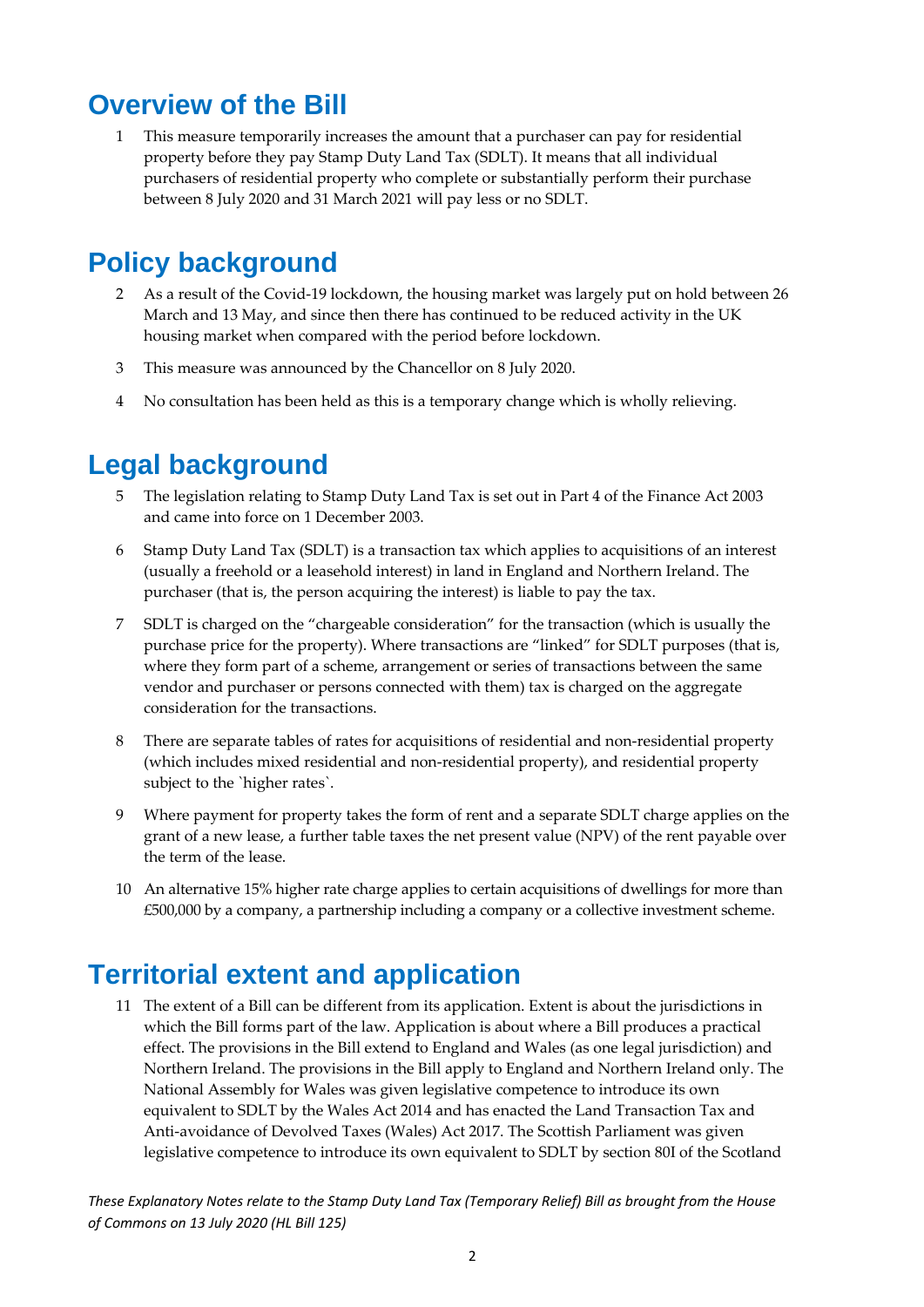Act 1998 and has enacted the Land and Building Transaction Tax (Scotland) Act 2013. See the table in Annex A for a summary of the position regarding territorial extent and application in the United Kingdom.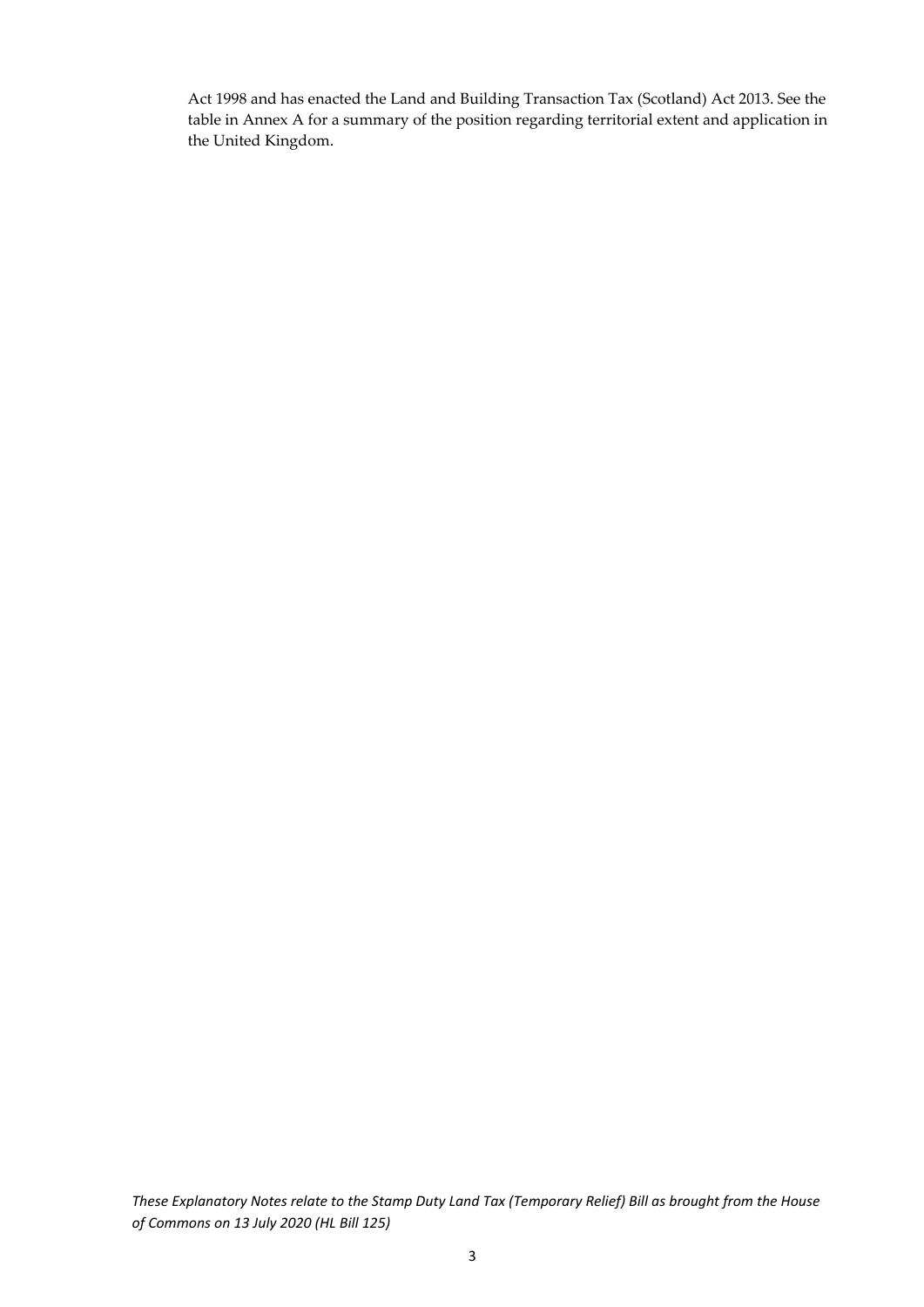## <span id="page-4-0"></span>**Commentary on provisions of Bill**

### <span id="page-4-1"></span>**Part 1: Stamp Duty Land Tax (Temporary Relief) Bill**

#### <span id="page-4-2"></span>Clause 1: Reduced rates of SDLT on residential property for a temporary period

- 12 Clause 1(1) provides for modification as follows of Part 4 of the Finance Act 2003 as it applies to residential land transactions with effective dates between 8 July 2020 and 31 March 2021.
- 13 Clause 1(2) substitutes the table below for the existing "Table A: Residential" mentioned in section 55(1B) of Part 4 where the purchase is not liable to the `higher rates` –

| Relevant consideration                                          | Percentage |
|-----------------------------------------------------------------|------------|
| So much as does not exceed £500,000                             | $0\%$      |
| So much as exceeds £500,000 but<br>does not exceed £925,000     | 5%         |
| So much as exceeds £925,000 but<br>does not exceed $£1,500,000$ | 10%        |
| The remainder (if any)                                          | 12%        |

14 Clause 1(3) substitutes the table below for the existing "Table A: Residential" mentioned in paragraph 1(2) of Schedule 4ZA in Part 4 whereby a purchase is liable to the `higher rates` –

| Relevant consideration                                          | Percentage |
|-----------------------------------------------------------------|------------|
| So much as does not exceed<br>£500,000                          | 3%         |
| So much as exceeds £500,000 but<br>does not exceed £925,000     | 8%         |
| So much as exceeds £925,000 but<br>does not exceed $£1,500,000$ | 13%        |
| The remainder (if any)                                          | 15%        |

15 Clause 1(4) substitutes the table below for the existing "Table A: Residential" mentioned in paragraph 2(3) of Schedule 5 in Part 4 where taxable rent is given for the purchase –

| Rate bands     | Percentage |
|----------------|------------|
| £0 to £500,000 | $0\%$      |
| Over £500,000  | $1\%$      |

- 16 Clause 1(5) makes provision to disregard section 57B and Schedule 6ZA of the Finance Act 2003 (affecting First Time Buyers) in the temporary relief period.
- 17 Clause 1(6) amends the effect of section 44 of the Finance Act 2003 so that no additional tax will be due by virtue of section 44 when a contract is completed after the temporary relief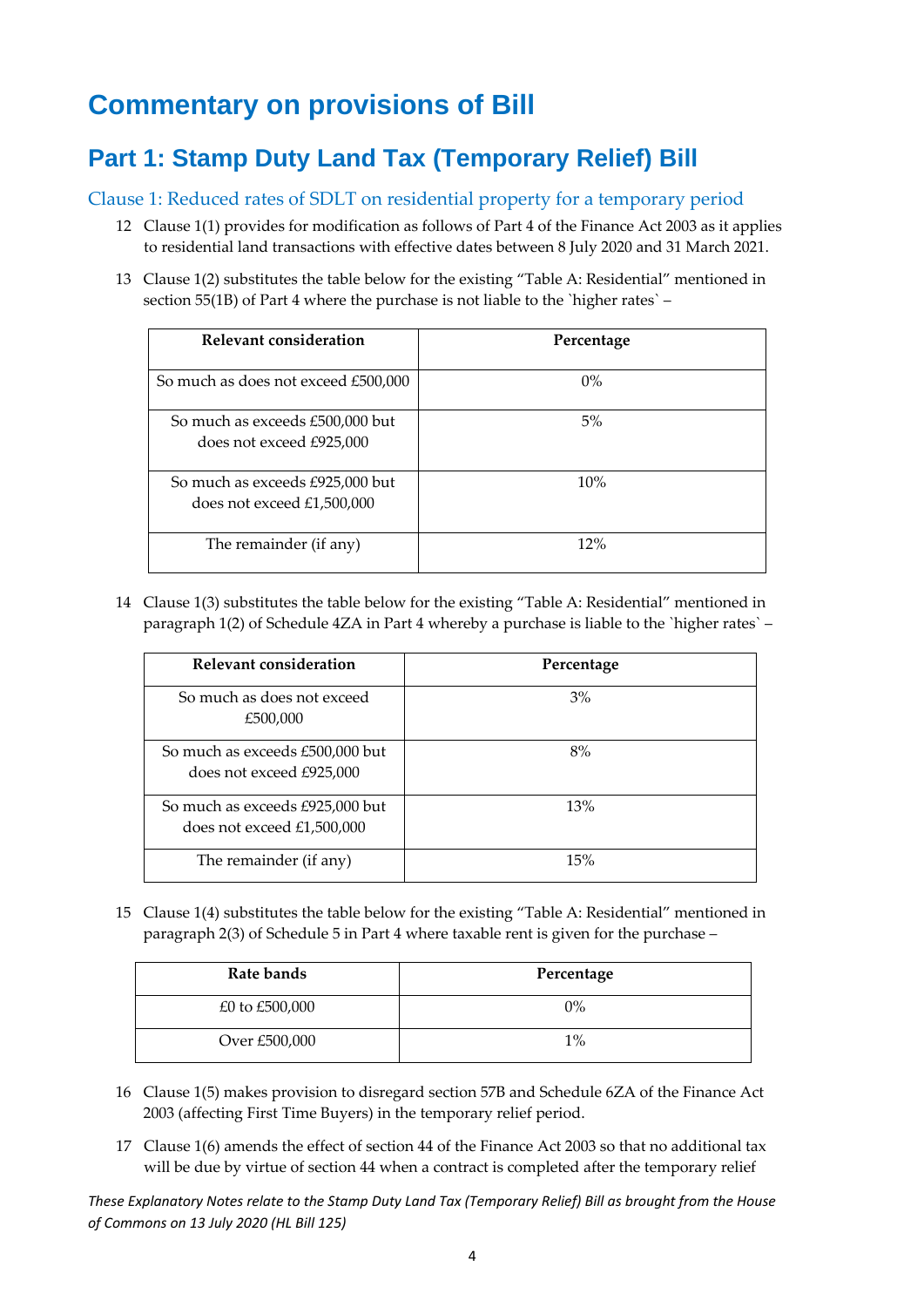period has ended following substantial performance within the temporary relief period provided that the only reason for additional tax becoming due is that completion has occurred after the end of the temporary relief period.

18 Clause 1(7) makes provision to ensure that the terms `completion`, `contract` and `conveyance` as used in subsection (6) have the meanings given to them by section 44(10) of the Finance Act 2003.

#### <span id="page-5-0"></span>Clause 2: Short title

19 Clause 2 provides that the Bill may be cited as the Stamp Duty Land Tax (Temporary Relief) Act 2020.

### <span id="page-5-1"></span>**Commencement**

20 The Bill comes into force on Royal Assent but applies in relation to transactions with an effective date on and after 8 July 2020. As a result of the resolutions passed by the House of Commons under the Provisional Collection of Taxes Act 1968, the Bill's provisions have effectively been in force since the afternoon of 8 July 2020.

## <span id="page-5-2"></span>**Financial implications of the Bill**

- 21 This measure is expected to decrease receipts. The final costing will be subject to scrutiny by the Office for Budget Responsibility, and will be set out at the next fiscal event.
- 22 The additional costs for HM Revenue & Customs in implementing the provisions are estimated to be up to £750,000 for staff resources and changes to IT systems.

## <span id="page-5-3"></span>**Parliamentary approval for financial costs or for charges imposed**

23 The Bill is founded on a resolution passed by the House of Commons on 13 July 2020 under section 1 of the Provisional Collection of Taxes Act 1968.

## <span id="page-5-4"></span>**Compatibility with the European Convention on Human Rights**

24 Lord Agnew of Oulton has made the following statement under section 19(1)(a) of the Human Rights Act 1998:

In my view the provisions of the Stamp Duty Land Tax (Temporary Relief) Bill are compatible with the Convention rights.

## <span id="page-5-5"></span>**Related documents**

- 25 The following documents are relevant to the Bill and can be read at the stated locations:
	- HM Revenue & Customs tax information and impact note [https://www.gov.uk/government/publications/temporary-increase-to-stamp-duty](https://www.gov.uk/government/publications/temporary-increase-to-stamp-duty-land-tax-nil-rate-band-for-residential-properties)[land-tax-nil-rate-band-for-residential-properties](https://www.gov.uk/government/publications/temporary-increase-to-stamp-duty-land-tax-nil-rate-band-for-residential-properties)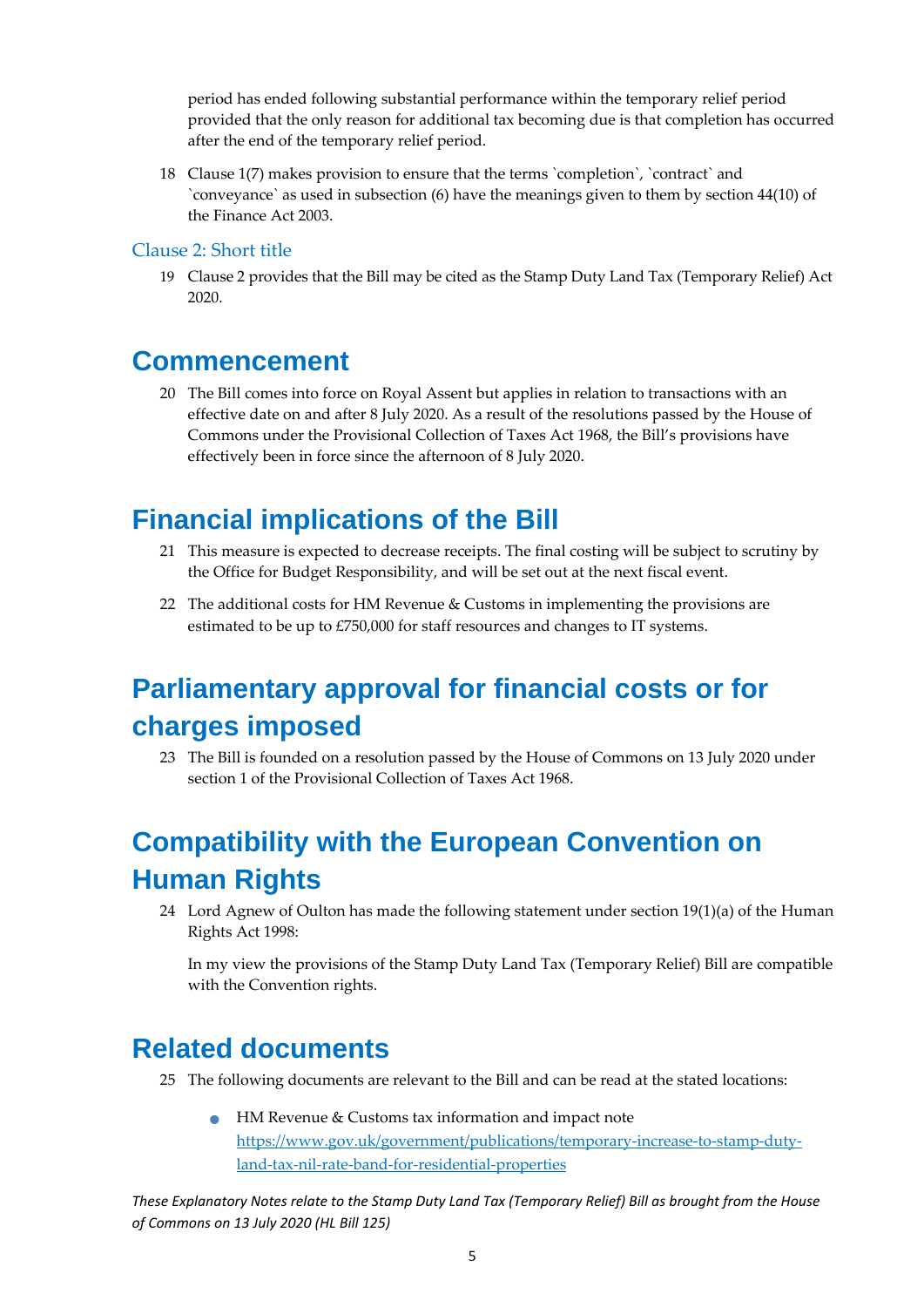## <span id="page-6-0"></span>**Annex A ̶Territorial extent and application in the United Kingdom**

26 The Bill will extend to England and Wales (as one legal jurisdiction) and Northern Ireland. The provisions in the Bill will apply to England and Northern Ireland only.

| Provision       | <b>Extends to E &amp; W</b><br>and applies to<br>England? | <b>Extends to E &amp; W</b><br>and applies to<br>Wales? | <b>Extends and</b><br>applies to<br>Scotland? | <b>Extends and</b><br>applies to<br><b>Northern</b><br>Ireland? |
|-----------------|-----------------------------------------------------------|---------------------------------------------------------|-----------------------------------------------|-----------------------------------------------------------------|
| Clauses 1 and 2 | Yes                                                       | No                                                      | No                                            | Yes                                                             |